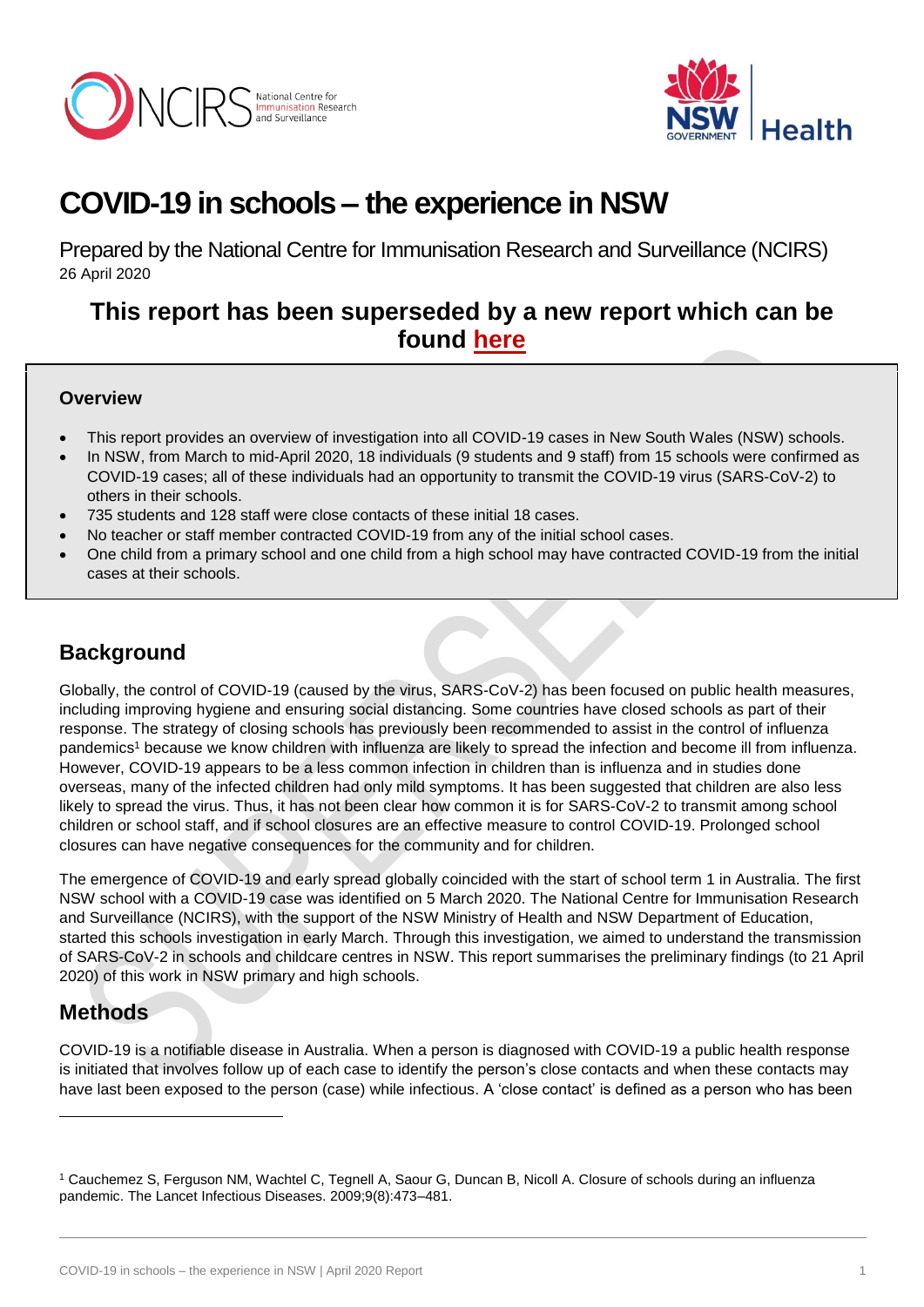



in face to face contact for at least 15 minutes or in the same room for two hours with a case while infectious. In schools, close contacts of cases were usually found either to be students and teachers who shared the same class/classes or extracurricular activities as the case or in their close circle of friends.

Once the close contacts are identified, they are required to isolate themselves at home for 14 days from the date of last exposure to the infectious case, watch for any symptoms and if they become unwell, go to the doctor or a fever clinic to get a nose/throat swab to test for COVID-19. NSW Health and NCIRS followed up all close contacts of COVID-19 cases in the 10 high schools and five primary schools for which a person with COVID-19 had attended while infectious by collecting data on all tests done on close contacts (positive and negative). For schools, staff and students that agreed to participate in enhanced surveillance all close contacts also: a) had a symptom questionnaire; b) were swabbed for COVID-19 testing at between 5-10 days after the last contact with the case, and; c) had a blood sample taken to detect antibodies to the virus (which is evidence of an immune response to infection with the virus).

### **Results**

In the 15 schools (10 high school and 5 primary schools) a total of 18 COVID-19 cases (9 students and 9 staff) were identified between 5 March 2020 and 3 April 2020 (refer to Figure 1). The public health staff identified 863 close contacts in these 15 schools. Of the 863 close contacts, only two students have been identified as secondary cases. One of these was diagnosed by nose/throat swab testing and one had a positive antibody test 4 weeks after their exposure. A review showed that it was most likely, but not certain, that these two children were infected by transmission in the school environment.

### **High schools**

A total of 12 COVID-19 index cases (8 students and 4 staff) were identified who had attended 10 high schools while infectious. The total number of close contacts in these 10 high schools was 598 students and 97 staff (total of 695 contacts). Nose/throat swabs were taken from one third (n=235) of contacts, all of which tested negative. In one high school, of the 75 close contacts who underwent blood testing at approximately 1 month after contact with the initial cases while infectious, only 1 student had antibodies detected, indicating infection had occurred.

Overall, as shown in Figure 2, only one of 695 individuals was identified to have been infected following close contact with a school case in these 10 high schools.

### **Primary schools**

A total of six initial cases (comprising one student and five staff) were identified in five primary schools. The total number of close contacts in these five primary schools was 137 students and 31 staff (total of 168 contacts). Nose/throat swabs were taken from one third (n=53) of contacts. Only one secondary case (nose/throat swab positive) was identified in the 168 close contacts. In the same primary school that had this secondary case, 21 close contacts underwent blood testing. The same student whose nose/throat swab tested positive also had antibodies detected through serology testing, consistent with their known recent infection.

Overall, as shown in Figure 3, only one of 168 individuals was identified to have been infected following close contact with a school case in these five primary schools.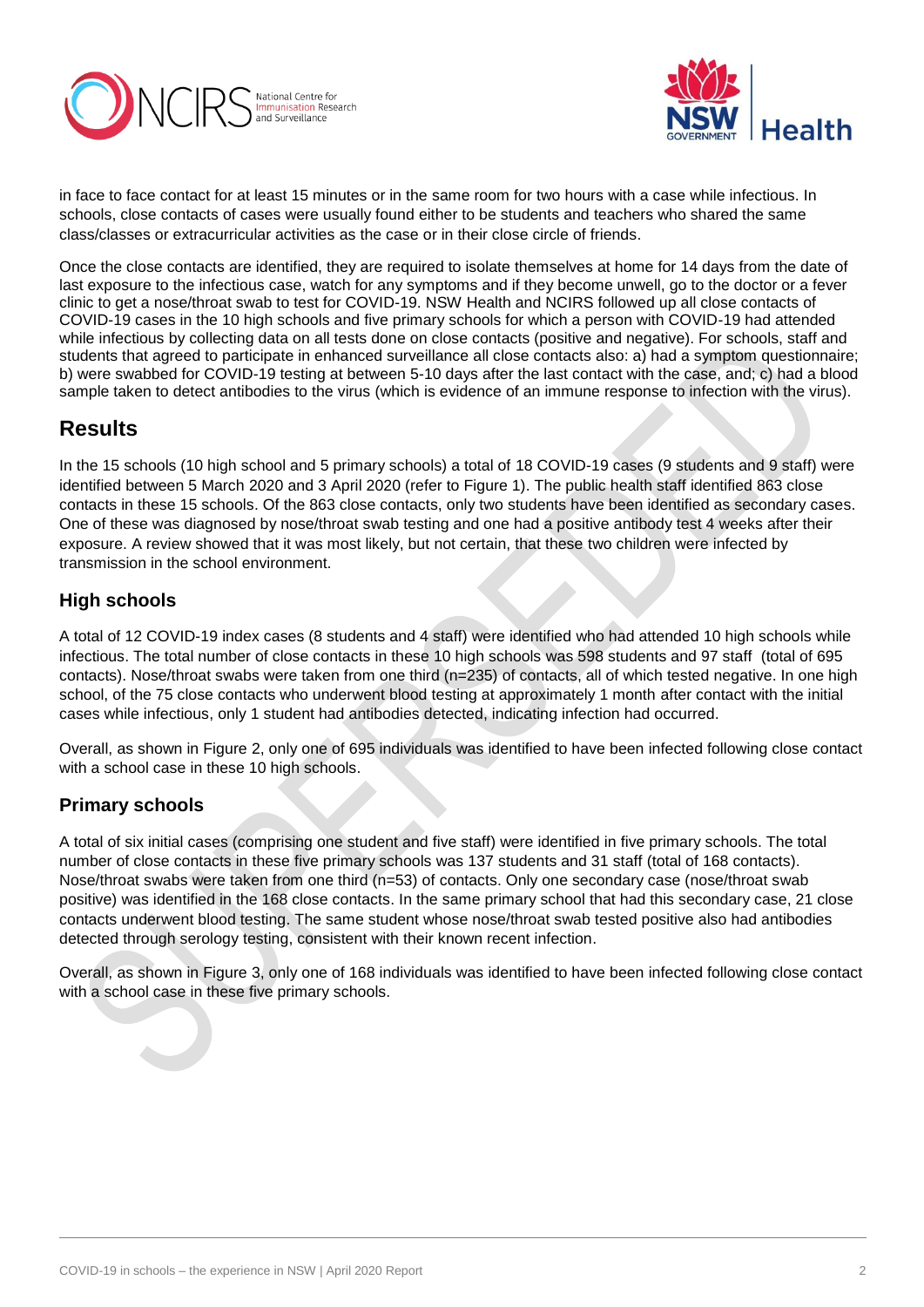





#### **Figure 1: NSW primary and high schools with a COVID-19 index case/s from March – mid April**



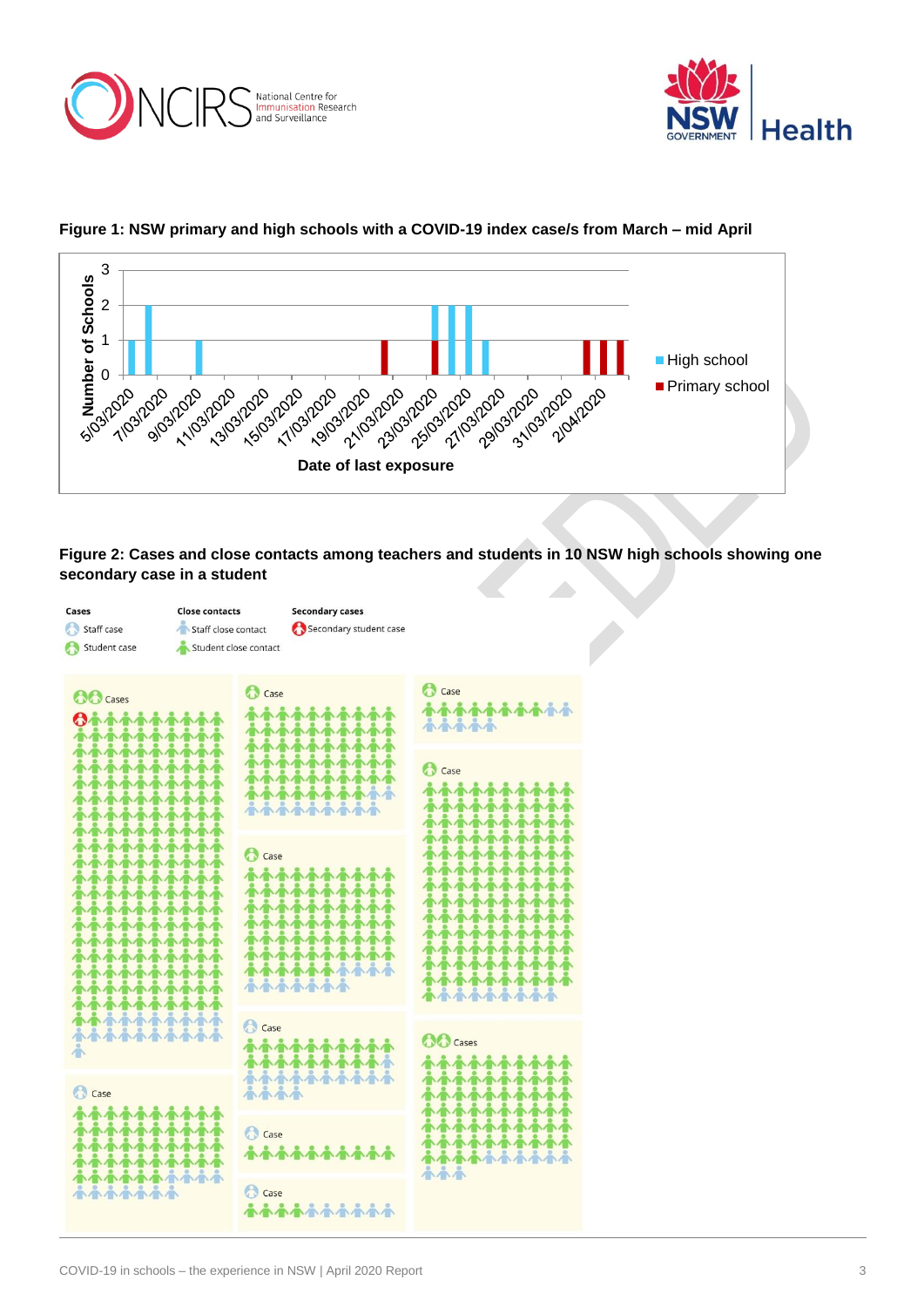



### **Figure 3: Cases and close contacts among teachers and students in 5 NSW primary schools showing one secondary case in a student**



# **Conclusion**

-

Our detailed investigation of COVID-19 cases in 15 NSW primary and high schools found only two secondary cases, both in students. This was despite initial cases occurring in 9 students (including two students in two schools) and 9 teachers. Very detailed follow-up, including additional testing for the presence of the virus and for antibodies to the virus, occurred in a proportion of the total 863 close contacts identified from the school setting.

Our investigation found no evidence of children infecting teachers. One secondary case (in the child in a high school) was presumed to have been infected following close contact with two student cases. The other secondary case was presumed to have been infected by a staff member (teacher) who was a case.

It is notable that half of the initial cases that occurred in schools were in staff. This is consistent with the higher rate of COVID-19 seen in adults than in children. This reinforces the need for both adults and children to ensure they do not attend school when ill and if they become ill to promptly isolate themselves and seek medical attention. It is also important for all adults, including teachers, to follow recommended social distancing practices while at school and in the community.

The findings from this detailed investigation are preliminary. However, they do suggest that spread of COVID-19 within NSW schools has been very limited.

SARS-CoV-2 transmission in children in schools appears considerably less than seen for other respiratory viruses, such as influenza. In contrast to influenza, data from both virus and antibody testing to date suggest that children are not the primary drivers of COVID-19 spread in schools or in the community. This is consistent with data from international studies showing low rates of disease in children and suggesting limited spread among children and from children to adults.<sup>2,3,4</sup> Data from the whole of NSW also demonstrate children (aged <19 years) represent 4% of all cases of COVID-19 despite being approximately 23% of the population.

<sup>2</sup> World Health Organization (WHO). Report of the WHO-China Joint Mission on Coronavirus Disease 2019 (COVID-19). 16-24 February 2020.<https://www.who.int/docs/default-source/coronaviruse/who-china-joint-mission-on-covid-19-final-report.pdf>